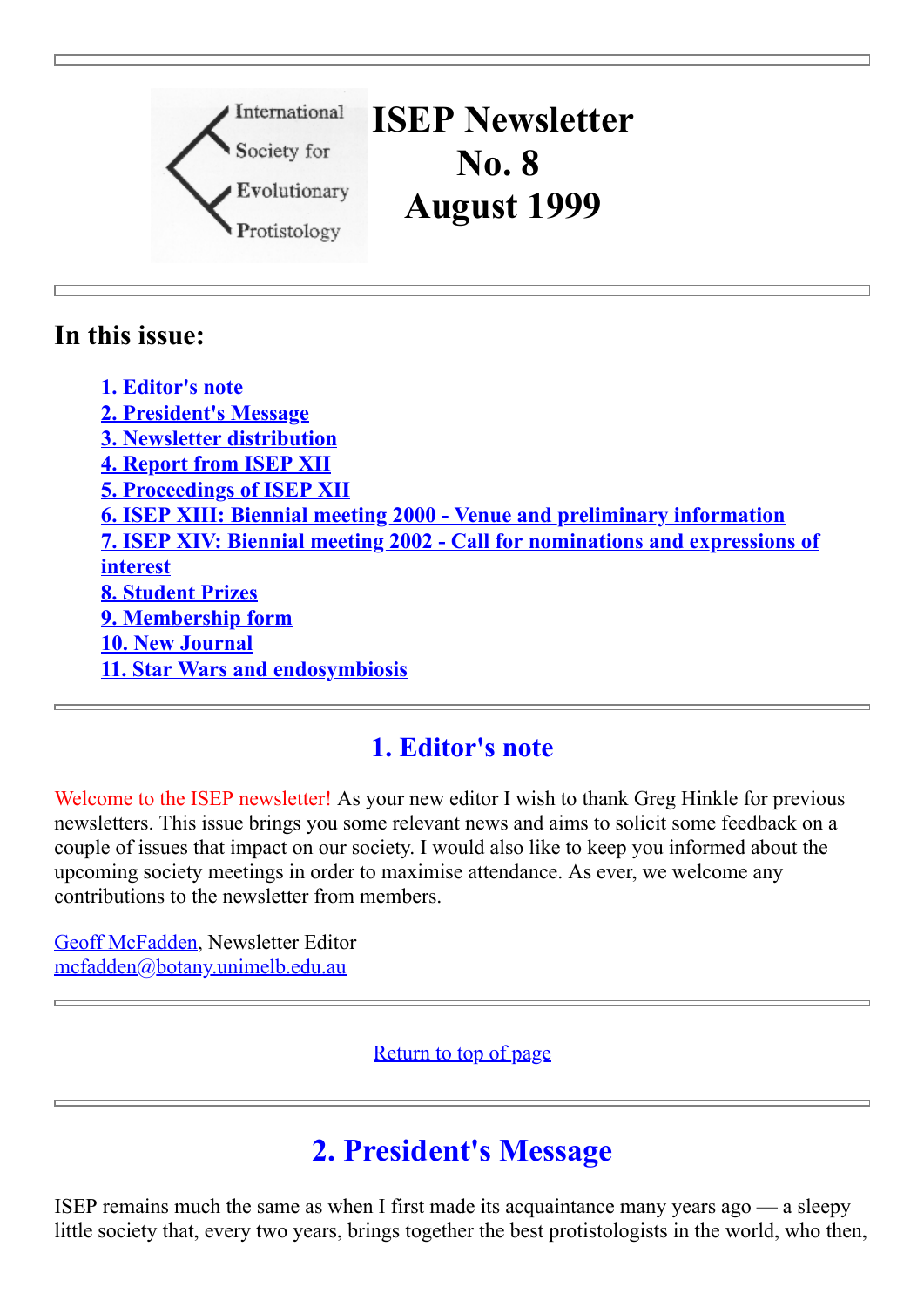for a couple of days, create the richest and most vibrant scientific interactions that I have ever experienced! The society is nodding its head to consciousness for a moment or two as this Newsletter comes forward. It reminds us that soon — July 31, 2000 — we will again be meeting for our biennial meeting.

The President is expected to think deep thoughts, make profound statements, and in numerous other ways contribute absolutely nothing to science. While remarkably proficient at this already, naturally I considered ways to increase and extend my powers, as does any petty bureaucrat. What could ISEP do to be better known? What could give ISEP a bigger voice in the scientific community? How could members become more active in society matters? We have much to choose from in areas like biodiversity: the [Convention on Biological Diversity \(CBD\),](http://www.biodiv.org/) [Diversitas,](http://www.icsu.org/DIVERSITAS/About/index.html) Systematics Agenda 2000, [Species 2000](http://www.sp2000.org/), [Global Biodiversity Information Facility](http://www.york.biosis.org/gbif/) [\(GBIF\),](http://www.eionet.eu.int/gbif/) [International Biodiversity Observation Year \(IBOY\),](http://www.icsu.org/DIVERSITAS/Iboy/index.html) etc. The molecular folk have genome projects that spawn numerous working groups, workshops, meetings, etc. There are other groups I could mention, and if I have slighted yours, my apologies. I even went so far as to meet with Dr. Rita Colwell, Director of the National Science Foundation, and we discussed various means for increasing society activity.

And then, suddenly, I realized the fallacy of all this: one can talk about science or one can do science. Any fool can "talk about" science, and there is no shortage of fools at the moment. ISEP protistologists talk about science for a couple of days once every two years; the rest of the time we do science. It is "to do science" that is important. This is the only means for procuring new knowledge, testing hypotheses and discovering unknown forms of life and life processes. The best way for protistologists to make themselves better known to the scientific community is to "do" good science and publish good papers. Major advances in science have been accomplished via study of protists, and many more achievements remain. But you know that. Go back to "doing science" — this is the best way to help protistology. I look forward to seeing you again in Ceske Budejovice when, for a couple of days, we can take time to talk.

#### [Bob Andersen](http://megasun.bch.umontreal.ca/isep/officers00.html#Andersen), President

[Return to top of page](http://megasun.bch.umontreal.ca/isep/news8.html#top)

# **3. Newsletter Distribution**

At the Flagstaff meeting the ISEP executive discussed mechanisms for distributing the newsletter. The days of mailing o ut a hard copy are certainly numbered. Web based methods of distribution should be satisfactory for the majority of members and I have attempted to explore several options in this missive. [Charley O'Kelly](http://megasun.bch.umontreal.ca/protists/cjocv.html) has kindly created two alternative formats, [PDF](http://megasun.bch.umontreal.ca/isep/news8.pdf) and HTML, and we hope this satisfies most readers. Since the newsletter will appear infrequently and delivery technologies are ever changing, I plan to keep an open mind on options. Anyone with opinions on the different formats should drop me a mail and we can explore these options. Those of you who received an email are on our list but not necessarily paid up. Please contact the ISEP membership director [Laura Landweber](http://megasun.bch.umontreal.ca/isep/officers00.html#Landweber)  $(If  $(a)$  is a probability of  $a$ ) for$ membership queries.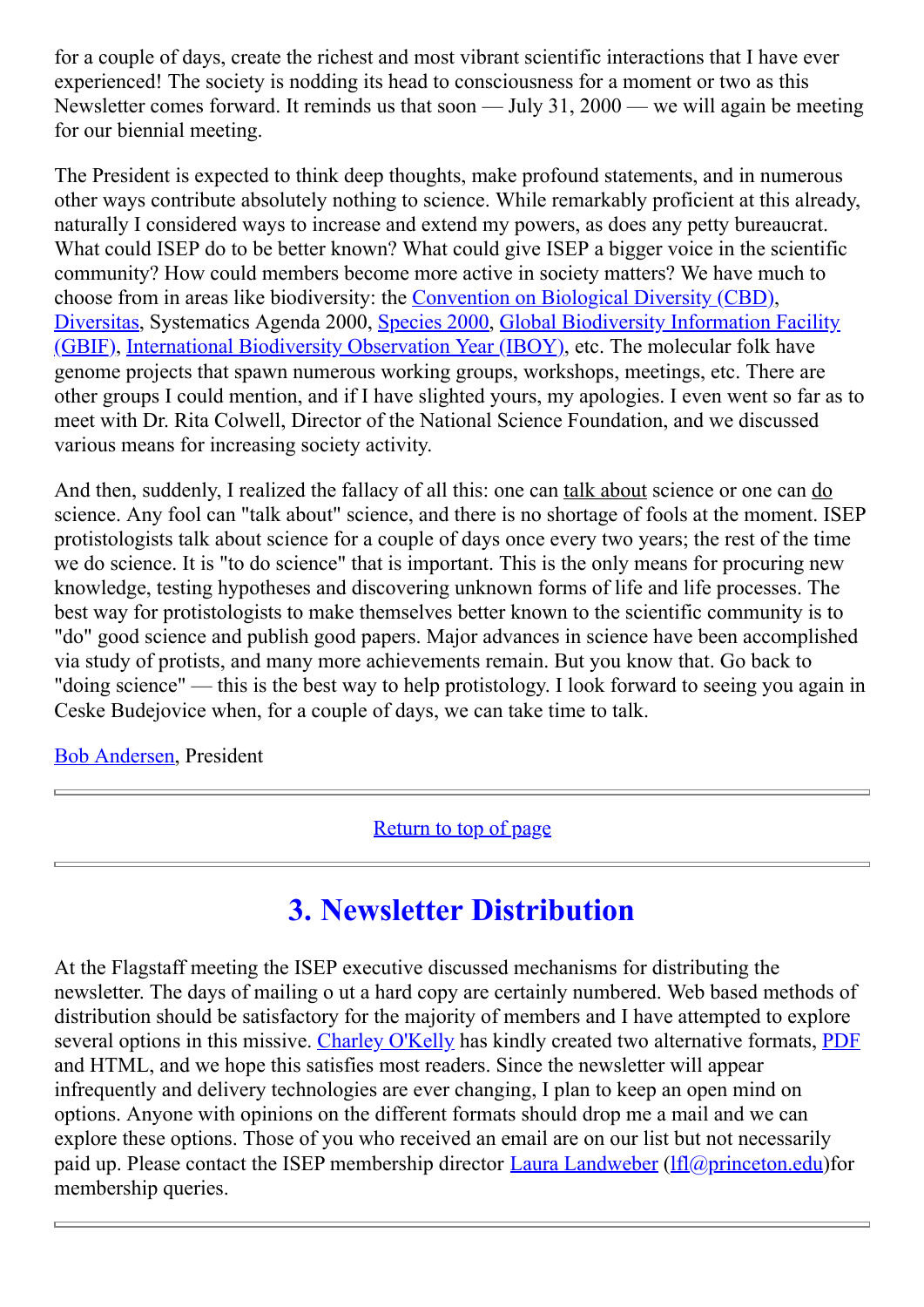# **4. Report from ISEP XII (Flagstaff)**

ISEP XII was held during the first week of August 1998 at Flagstaff Arizona. The meeting was dovetailed with the Phycological Society of America and Society of Protozoology. Larry Fritz was the local organiser and did a splendid job. Thanks Larry! Flagstaff turned on delightful weather and delegates were able to visit many of the spectacular environments in the desert southwest. A report of the scientific presentations was published in **Protist** (McFadden GI, Protist 149: 293-298, 1998) . Michael Melkonian (Protist Editor and former ISEP President) has generously granted permission to [reproduce this report online \(click here\).](http://megasun.bch.umontreal.ca/isep/protista.html)

[Return to top of page](http://megasun.bch.umontreal.ca/isep/news8.html#top)

# **5. Proceedings of ISEP XII**

[Papers from the Flagstaff meetings are being published in the Journal of Eukaryotic](http://www.jeukmic.org/) Microbiology (JEM). The joint ISEP/SOP/PSA symposium entitled "Evolution of Mitochondria and Chloroplasts" edited by Jim Berger is currently being printed and will appear in Volume [46\(4\). Contributed papers will appear in forthcoming issues of JEM. Sincere thanks to Denis](http://megasun.bch.umontreal.ca/isep/officers00.html#Lynn) Lynn and Portia for their help with these proceedings. The editor for the contributed papers was  $Q$  *ivind Moestrup* and Jim Berger edited the symposium papers.

# **Symposium: Evolution of Mitochondria and Chloroplasts**

#### **Symposium Introductory Remarks**

**Berger JD**: Evolution of Mitochondria and Chloroplasts.  $\parallel$ 319

## **Part 1. Primary Symbiotic Events: Origins of Mitochondria and Chloroplasts**

**Lang BF, Seif E, Gray MW, O'Kelly CJ, Burger G**: A Comparative Genomics Approach to **Eang Br, Sen E, Gray MW, O Reny CJ, Burger G**. A Comparative Genomics Approach to  $\begin{bmatrix} 320 \\ 320 \end{bmatrix}$ 

**Turner S, Pryer KM, Miao VPW, Palmer JD**: Investigating Deep Phylogenetic Relationships among Cyanobacteria and Plastids by Small Subunit Ribosomal rRNA Sequence 327 Analysis.

### **Part 2. Secondary Symbiosis: Second-hand Plastids and the Related Problems in Protein Targeting**

| <b>McFadden GI:</b> Plastids and Protein Targeting.                                                                                                                                       | 1220<br>$II$ 335 |
|-------------------------------------------------------------------------------------------------------------------------------------------------------------------------------------------|------------------|
| <b>Cavalier-Smith T:</b> Principles of Protein and Lipid Targeting in Secondary Symbiogenesis:<br>Euglenoid, Dinoflagellate, and Sporozoan Plastid Origins and the Eukaryote Family Tree. | $\parallel$ 347  |
|                                                                                                                                                                                           |                  |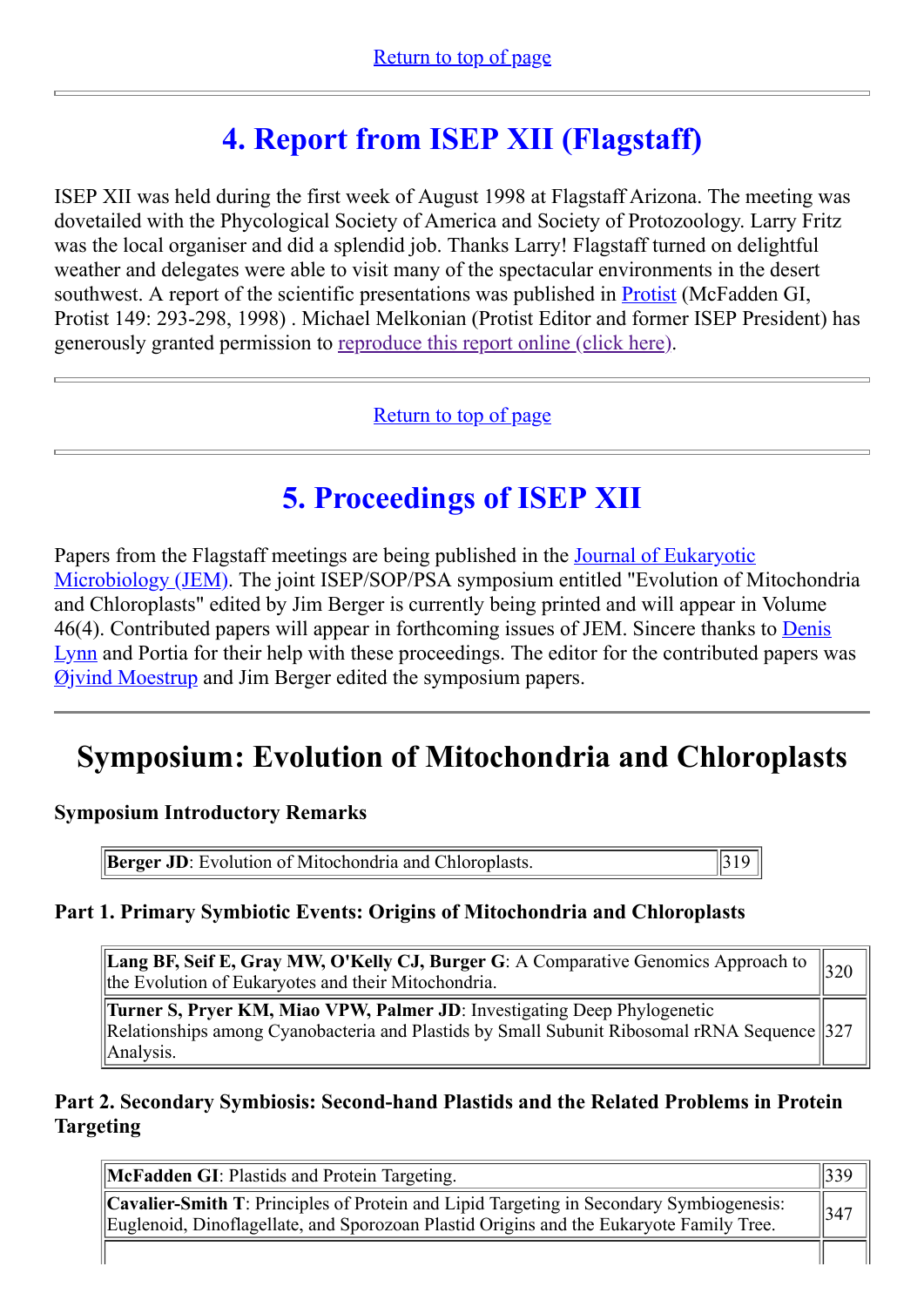## [Return to top of page](http://megasun.bch.umontreal.ca/isep/news8.html#top)

# **6. ISEP XIII - Preliminary information**

### THIS SECTION UPDATED 30 AUGUST 1999



The next meeting of the International Society for Evolutionary Protistology (ISEP XIII) is scheduled to be held on July 31 - August 4, 2000 in Ceske [Budejovice \(Budweis in German\), Czech Republic, which is the regional](http://www.prague.org/doma/budejice.html) capital of South Bohemia, and is located approximately 150 km (90 miles) south of Prague. The local organizer is Dr. Julius Lukes  $(i_{\text{ula}}(\hat{a})$  paru.cas.cz) from the [Czech Academy of Sciences](http://www.paru.cas.cz/) and the [University of South Bohemia](http://ftp.jcu.cz/ju/welcome_gb.html).

Some comments from Julius:

*The meeting will be organized by the Institute of Parasitology, Czech Academy of Sciences and the Faculty of Biology, University of South Bohemia, which are located on a small campus in Ceske Budejovice. Registration fee for participants is expected to be US\$250 or equivalent, for students and accompanying persons \$125. The registration fee covers: the Symposium documents, proceedings, midday meals, coffee and tea refreshments, as well as the Welcome and Get-Together parties, at least one of which will be held in a medieval castle. Hotel Gomel, where 50 rooms have been preliminary booked, charges \$30 per single room and \$45 for double room (breakfast included). Student accommodation can be arranged in the campus for \$5 to \$10 per night (breakfast not included).*

*Transportation is no problem. The nearest international airports are Prague (distance of 90 miles) or Vienna (about 150 miles). Ceske Budejovice is connected with both capitals by fast trains and buses. Transport from the Prague Ruzyne airport with a van and institutional car will be arranged.*



*During the field trip we could visit Cesky Krumlov, a beautiful and extraordinarily well preserved medieval town (UNESCO heritage town) about 15 miles from Ceske Budejovice, and majestic Schwarzenberg castle (pictured) with a park, hunting museum and gallery next to it, all located in Hluboka, just 7 miles off the campus. Alternative routes can be planned to visit the nature of well-preserved National park Sumava-Boehmerwald on the border with Austria and Germany, about 50 miles distant from C. Budejovice.*

*In August the weather is warm and pleasant. The campus is within walking distance from the historic centre of Ceske Budejovice (Budweis in German) (bus lines are available). The town has 80,000 inhabitants and is a tourist centre of South Bohemia, which I, as a local patriot, consider the most beautiful part of the Czech Republic. There are many hotels of all categories, to my*

367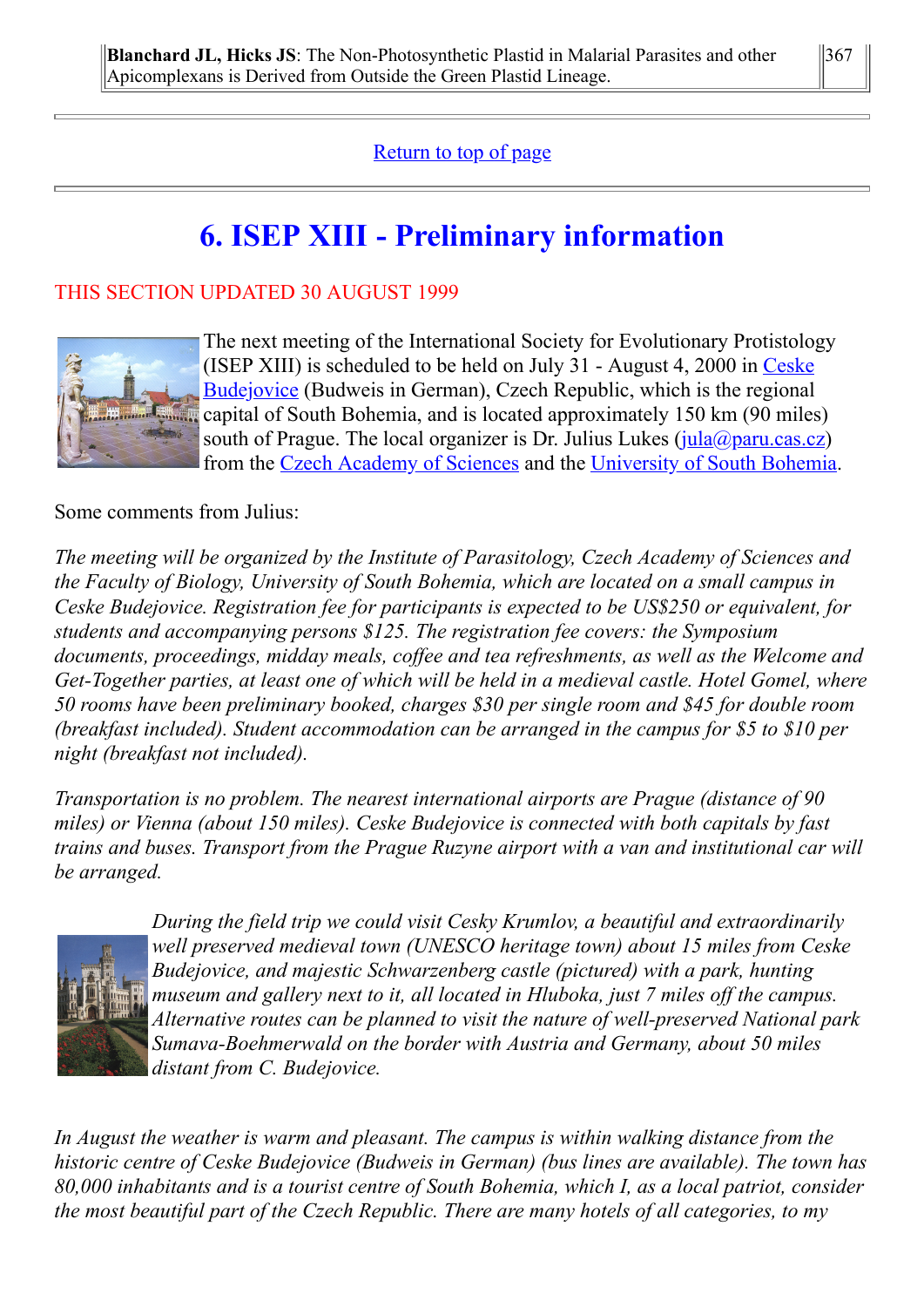*knowledge starting from about \$30 per night. You can eat in nice local restaurants for prices considered very cheap by Western standards.*



*The town is world-famous for its beer - Budweiser, which is served not only in several renaissance and Gothic pubs but almost everywhere. The price for a half litre of good beer is only about 50-70 cents!*

# *We hope to see you next year in Ceske Budejovice!*

## *[Return to top of page](http://megasun.bch.umontreal.ca/isep/news8.html#top)*

# *7. Venues for ISEP XIV*

*The ISEP charter dictates that the 2002 should be held in North America since 2000 will be in Europe. Anyone with suggestions for 2002 venues should contact the [Executive.](http://megasun.bch.umontreal.ca/isep/officers00.html) It is possible that the 2004 meeting could be held in Australia.*

*[Return to top of page](http://megasun.bch.umontreal.ca/isep/news8.html#top)*

# *8. Student prizes and Founders' Endowment Fund*

*ISEP's first student travel prizes were awarded at the Flagstaff meeting. James Deane from the University of Melbourne and Alistair Simpson from University of Sydney were the inaugural recipients. Congratulations guys! The Founders' Endowment Fund (see [Newsletter No. 7](http://megasun.bch.umontreal.ca/isep/news7.html) for background) will continue to support student prizes for attendance at the meetings. Contact Gary Saunders [\(gws@unb.ca](mailto:gws@unb.ca)) for details.*

*The Founders' Endowment Fund became a reality at the 1998 ISEP meetings in Flagstaff, AZ. It was no small task to establish the fund, define the guidelines and actually implement an award competition in the term between ISEP XI and XII, but the opportunity to support the next generation of protistologists more than compensated the Endowment Fund Committee members for their efforts. I would like to take this opportunity to thank the inaugural Endowment Fund Committee - Susan Douglas, Brent Heath and Hans Preisig - for their hard work and dedication to this project.*

*As expected, there were a few aspects of the application and selection process that required improvement and changes have been implemented as a result of discussions with the Endowment Fund Committee and the ISEP Executive. The new guidelines for the Endowment Fund process are printed below and I encourage all members of the society to take a moment to read this short document:*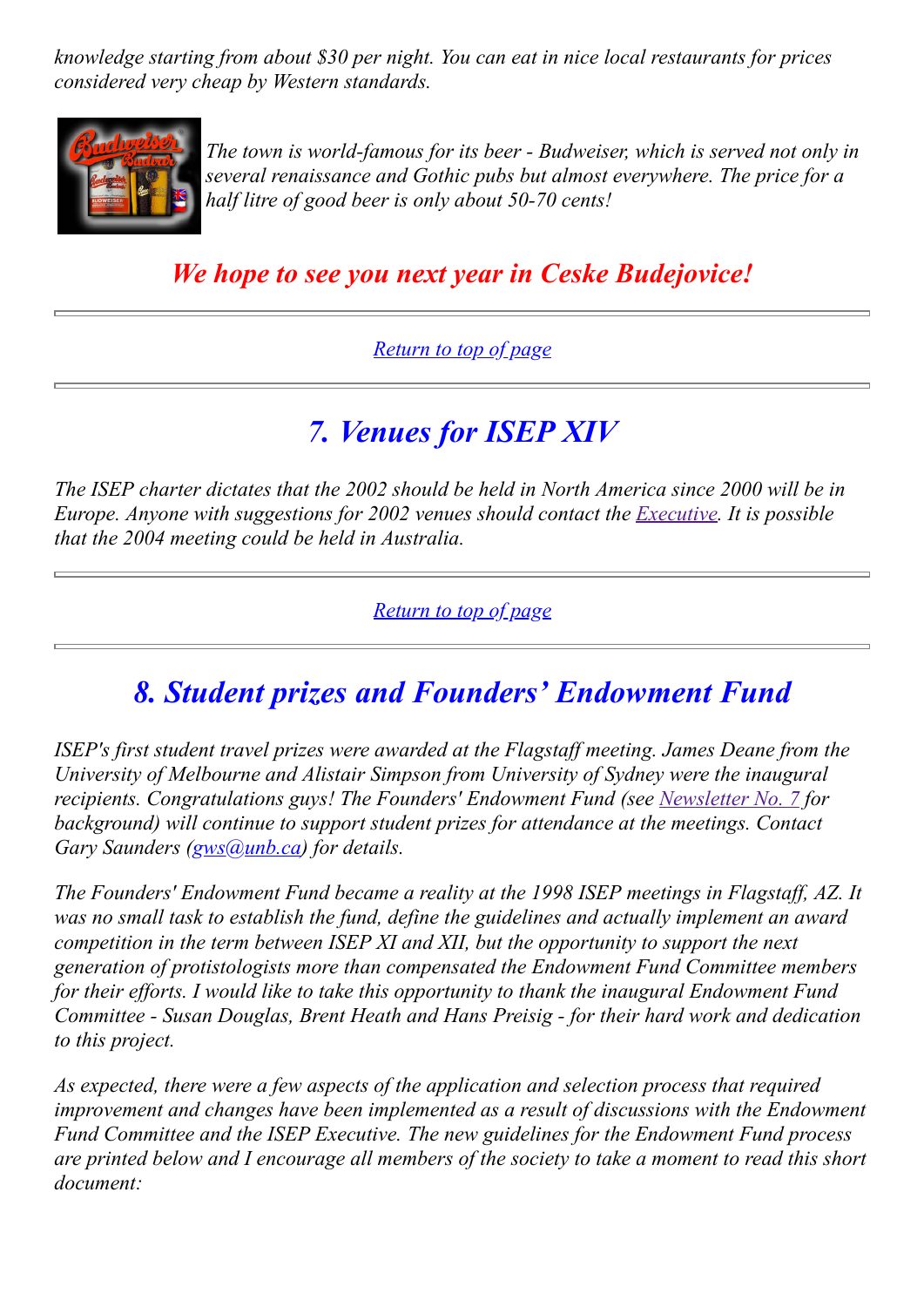*In the year since Flagstaff the Endowment Fund has increased from \$22,032.00 to \$29,264.00 Canadian. The Fund has sufficient interest income expected prior to ISEP XIII that two or possibly three awards can be provided without reducing the Funds principal balance. There are also investments to insure the slow growth of the fund so that inflation doesn't erode the value of ISEP's Endowment strength as we reach into the next millennium. In short, our new Endowment is healthy and will continue to contribute to the growth of protistology around the World.*

*[Gary W. Saunders](http://megasun.bch.umontreal.ca/isep/officers00.html#Gazza), Treasurer and Endowment Fund Chair*

# *The Founders' Endowment Fund*

*(updated July 27, 1999)*

*est. 12 February 1997 for the*

# *International Society of Evolutionary Protistology*

*by the inaugural Endowment Fund Committee:*

*Susan Douglas Brent Heath Hans Preisig Gary W. Saunders (Chair)*

#### *MANDATE, to:*

*1. Provide Travel assistance in the form of monetary Awards to eligible students (outlined below) for attendance at the biennial ISEP meeting.*

*2. Maintain an accessible financial reserve for the Society.*

## *PROCEDURES:*

#### *A) ISEP Executive:*

*1. Shall appoint, in the year of the biennial meeting, three members to the Endowment Fund Committee. One of these will be a continuing member and shal l serve as Chair. There is no limit to the number of terms a member may serve.*

*B) Endowment Fund Committee (hereafter 'EFC') will:*

*1. Consult with the Treasurer on investment of the Endowment Moneys. This is an advisory role and must not violate the responsibilities of the Treasurer as outlined in*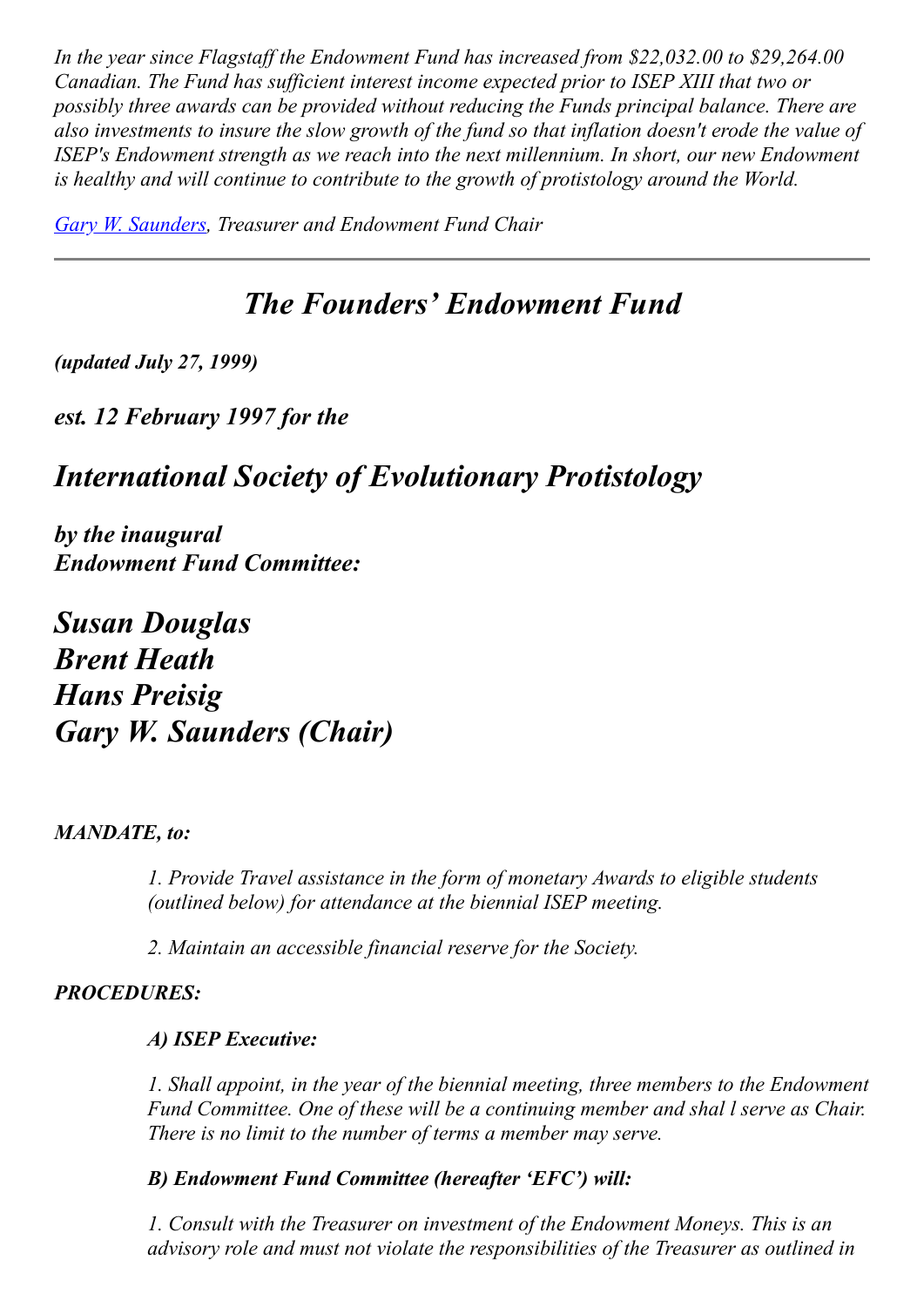### *ISEP by-laws.*

*2. Select successful applicants for receipt of awards based on the following:*

## *Eligibility*

*Any student registered in a graduate program at the time of the meeting, or having graduated less than 3 months prior to the start of the meeting. Students must be members of ISEP at the time of application.*

## *Criteria*

*1) Scientific excellence, innovation and likely impact (equally weighted) of the research.*

*2) Quality (logic and clarity of expression) of the abstract for the reseach being presented. Successful applicants will give an oral presentation, unless permission to present a poster is granted by the Endowment Fund Chair.*

*3) In the event of equality based on criteria 1 and 2, distance traveled (preference to those traveling furthest) and seniority (preference to novice graduate studies).*

*3. Individually rank the applications (1 to n, with no ties) and communicate their rankings to the EFC Chair.*

## *C) EFC Chair will:*

*1. Communicate with the Meeting Organizer concerning the deadline to include Endowment Fund information with the Registration material.*

*2. Provide an announcement of the awards and instructions for applicants to the Organizer for inclusion with the registration materials that will be distributed to ISEP members.*

*3. Receive from the Applicants, and distribute to the EFC members, the student applications for evaluation. The Chair will establish an assessment deadline for EFC members.*

*4. Tally the results of the assessments and, in the event of a tie, serve as tie-breaker. As soon as the decision is made, the Chair will communicate the results directly to: EFC members; all applicants; and, the Treasurer.*

## *D) Meeting Organizer will:*

*1. Consult with the EFC Chair to insure that the Endowment Fund information is included with the registration package distributed to members.*

## *E) Treasurer will:*

*1. Maintain Endowment Moneys in accordance with the duties of this office (ISEP bylaws).*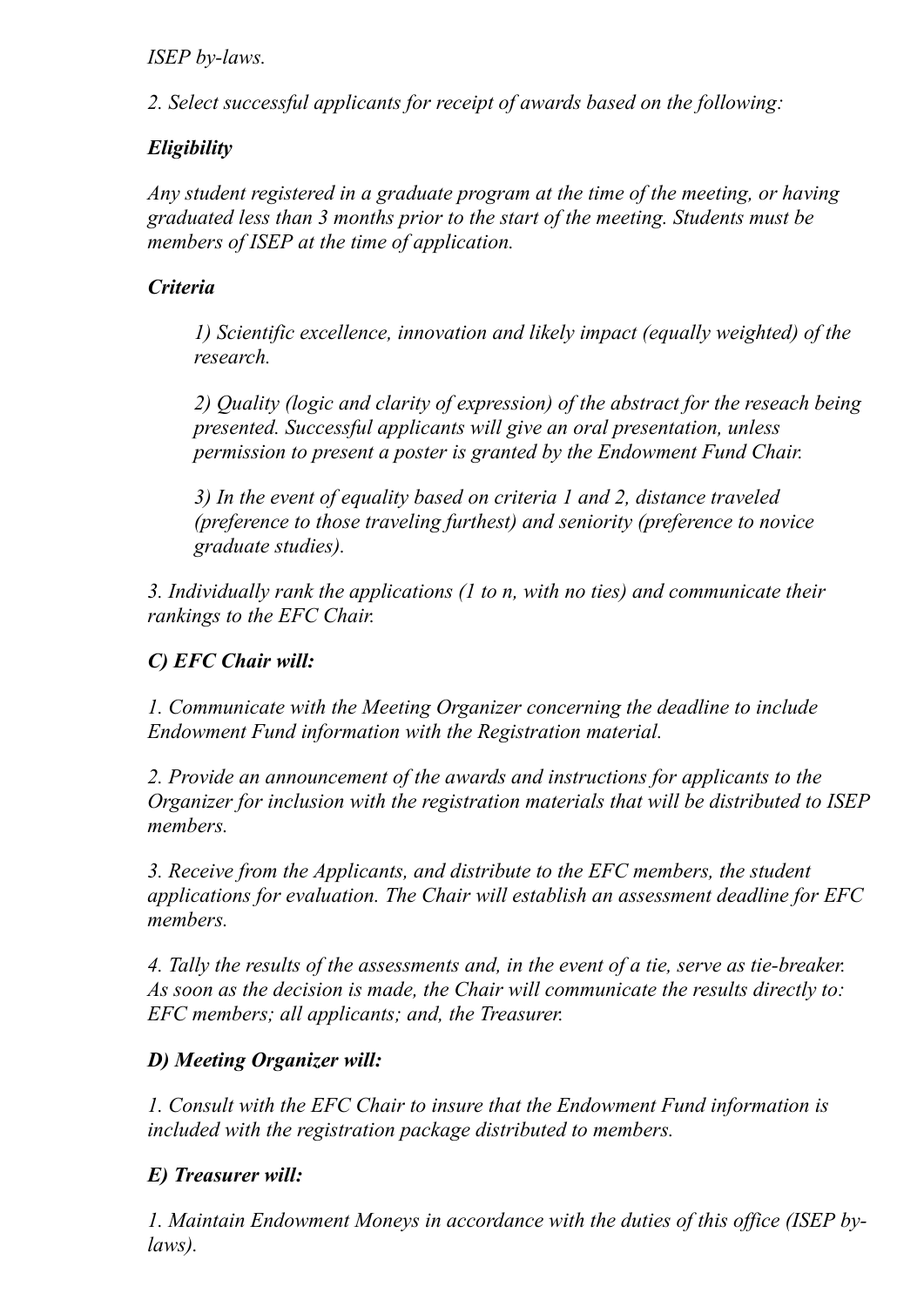*2. Insure that certified checks in an amount equivalent to \$650 Canadian are prepared in United States dollars for presentation at the meeting to successful applicants.*

### *F) Application procedure*

*Submit THREE copies of the application package (below) to the Endowment Fund Chair by the registration deadline (also remember to submit your registration package to the Meeting Organizer).*

### *APPLICATION PACKAGE*

*1) Single page, single spaced, 12 point type, abstract of the paper to be presented, including full list of authors and institution at which the work was conducted. In the event that the required abstract for the meeting is close to this in size, the format required for the meeting would be acceptable, but a 100-200 word abstract would be unacceptable.*

*2) Letter from the student's supervisor indicating:*

*a) That the student meets the eligibility criteria stated above.*

*b) The extent of the work performed by the student relative to co-authors.*

*3) Brief curriculum vitae of the student.*

*[Return to top of page](http://megasun.bch.umontreal.ca/isep/news8.html#top)*

# *9. Membership drive*

*If you know of anyone who should be in ISEP, feel free to pressure them into joining! Also, please renew your membership.*

*For a standalone version of this form, click [here!](http://megasun.bch.umontreal.ca/isep/join.html)*

### *INTERNATIONAL SOCIETY FOR EVOLUTIONARY PROTISTOLOGY MEMBERSHIP APPLICATION/RENEWAL*

*Name:*

*Postal address:*

*City, state/province, country:*

*Postal code:*

*Telephone number:*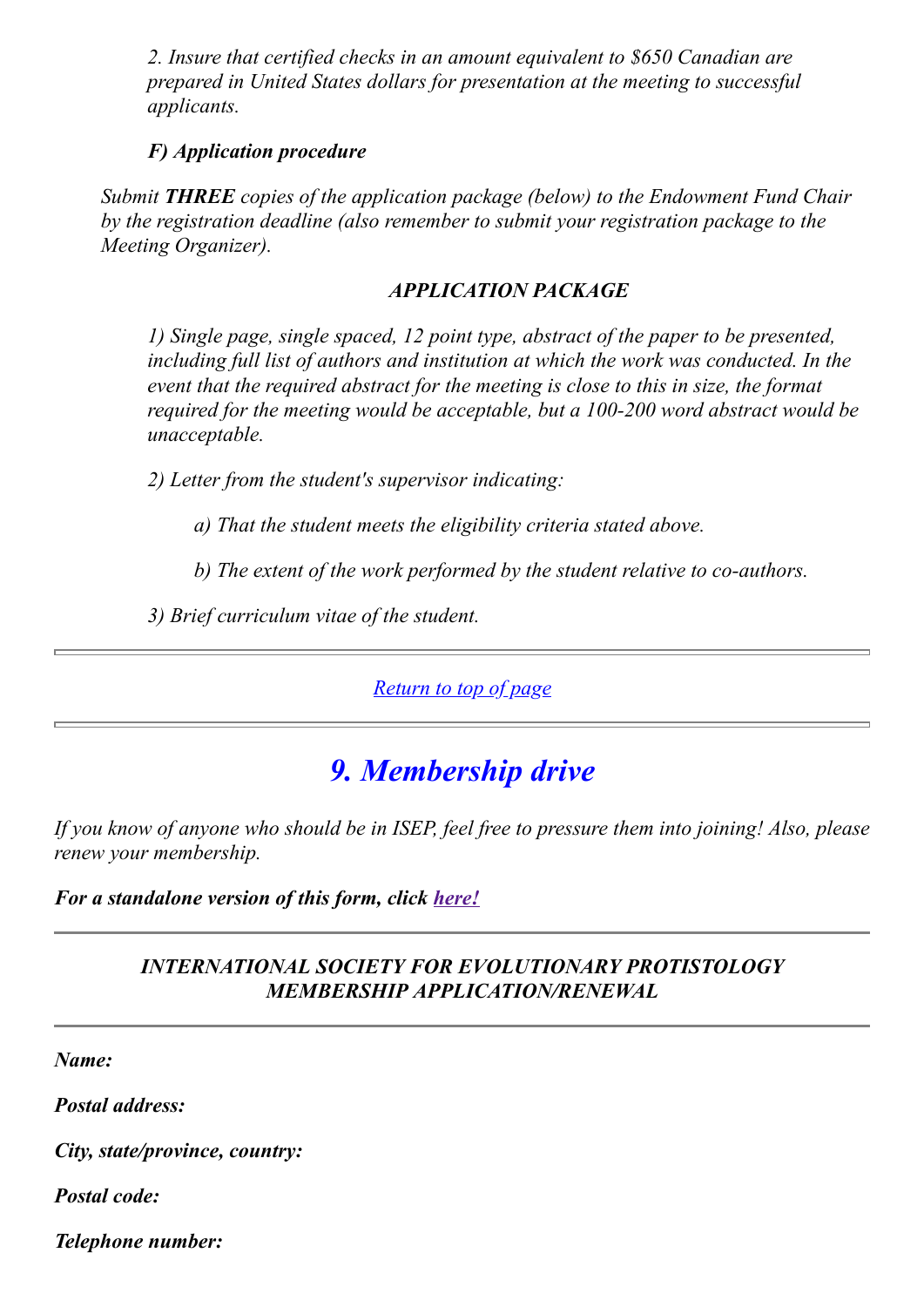*Fax number:*

*E-mail address:*

*Membership dues are US\$ 25 (\*) for two years.*

*[ ] I enclose for ISEP membership for the years 199\_\_ through\_\_\_\_ .*

*Signature:*

*Date:*

*(\*) Please remit US\$ 25 per two years' membership to:*

*[Dr Gary W. Saunders](http://megasun.bch.umontreal.ca/isep/officers00.html#Gazza) Department of Biology University of New Brunswick Bag Service #45111 Fredericton, N.B. E3B 6E1 Canada*

*Payment may be made by personal cheque (within the USA), bank money order or bank draft, international money order, or postal money order.*

*Currently, payment must be made in U.S. dollars.*

*We can accept payment for two, four, or more years.*

*[Return to top of page](http://megasun.bch.umontreal.ca/isep/news8.html#top)*

# *10. New Journal*

*In the year 2000, the International Journal of Systematic Bacteriology (IJSB) is expanding its subject area to phylogenetic and evolutionary topics including the lower eukaryotes, with a [consequent change of title to International Journal of Systematic and Evolutionary Microbiology](http://www.socgenmicrobiol.org.uk/IJSB/ijsemnews.htm) (IJSEM). IJSB, the official ICSB/IUMS journal of record for new bacterial names, is published by the Society for General Microbiology, the second largest microbiological society in the world.*

*If you are writing a paper on the systematics of protists, why not send it in to us? The IJSEM has several benefits for authors:*

*1. Truly international Editorial Board, with Dr Miklos Müller (The Rockefeller University, New York) as the editor for lower eukaryotes.*

*2. Third highest impact factor (3.724) for a non-review microbiology journal.*

*3. There are NO page charges.*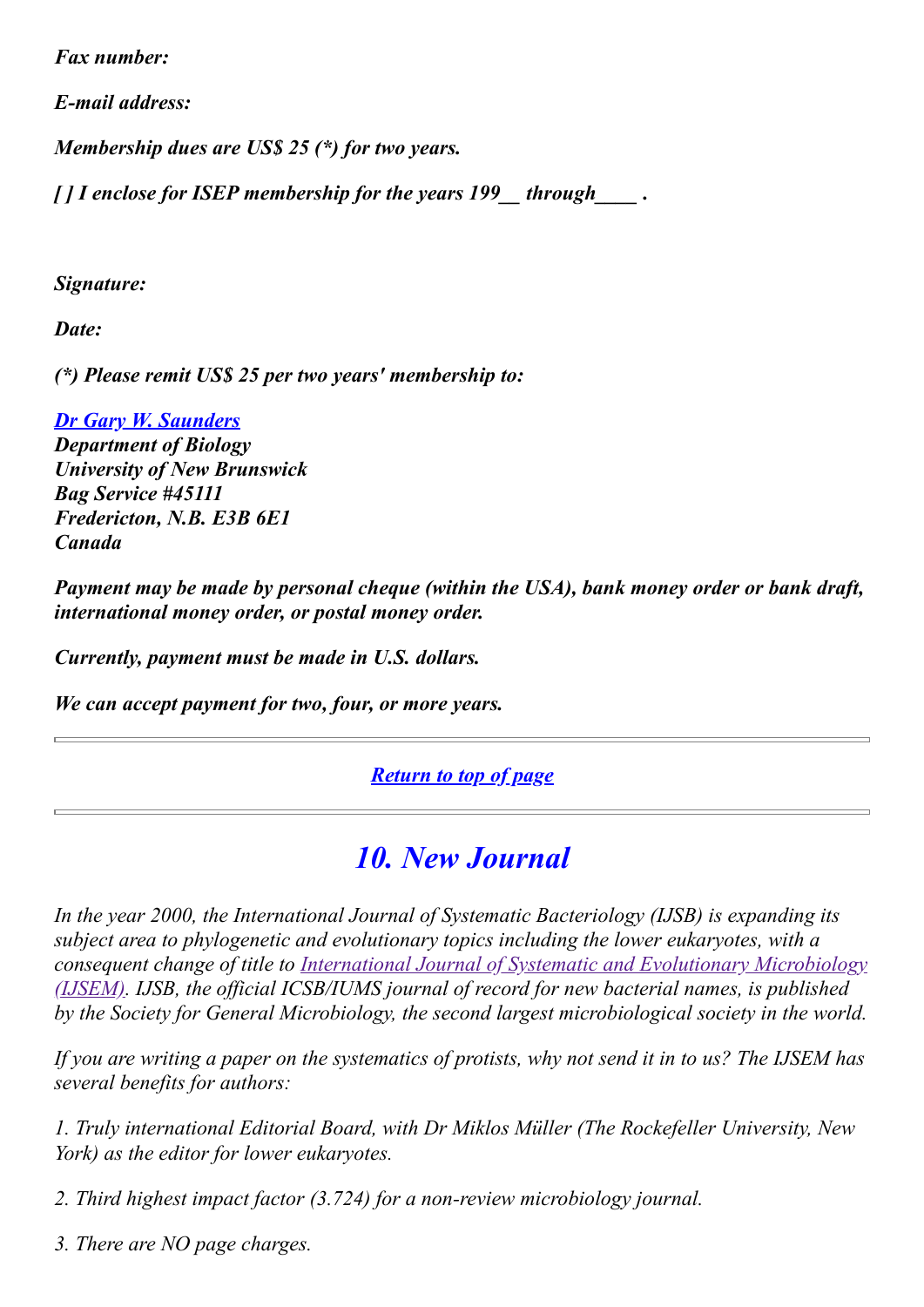*4. Authors receive 25 FREE offprints and can order more at very reasonable rates.*

*5. Excellent editorial and production standards.*

*If you would like to know more please check out our web site at:*

*<http://www.socgenmicrobiol.org.uk/IJSB/ijsemnews.htm>*

*If you would like to receive a free sample copy of the IJSB or IJSEM (in January 2000), please send a message including your full name and address to our journal sales office at [jsales@socgenmicrobiol.org.uk](mailto:jsales@socgenmicrobiol.org.uk)*

*We look forward to hearing from you.*

*Yours faithfully*

*Aidan Parte*

*Dr Aidan C Parte*

*IJSB Managing Editor, IJSB Editorial Office, Society for General Microbiology, Marlborough House, Basingstoke Road, Spencers Wood, Reading RG7 1AE, UK*

*Tel: +44 (0)118 988 1815 (direct line); Fax: +44 (0)118 988 1834*

*e-mail: [a.parte@socgenmicrobiol.org.uk](mailto:a.parte@socgenmicrobiol.org.uk)*

*<http://www.socgenmicrobiol.org.uk/ijsbmain.htm>*

*The April 1999 issue (49/2) was published on 20 April - abstracts are available on our Web site.*

*From 2000, the IJSB will become the International Journal of Systematic and Evolutionary Microbiology (IJSEM), because it is expanding its subject area to phylogenetic and evolutionary topics including the lower eukaryotes such as protozoa and algae. The IJSEM will be published bi-monthly to reduce publication times.*

*Company Limited by Guarantee, Registered in England no. 1039582*

*Registered Charity no. 264017*

*[Return to top of page](http://megasun.bch.umontreal.ca/isep/news8.html#top)*

# *11. Star Wars and Endosymbiosis*



If you haven't yet seen Episode 1 of Star Wars (The Phantom Menace), then here's an irresistible excuse. Apparently George Lucas was much taken with the endosymbiosis concept. In this episode we learn that The Force is generated by microscopic organisms that live inside our own cells.